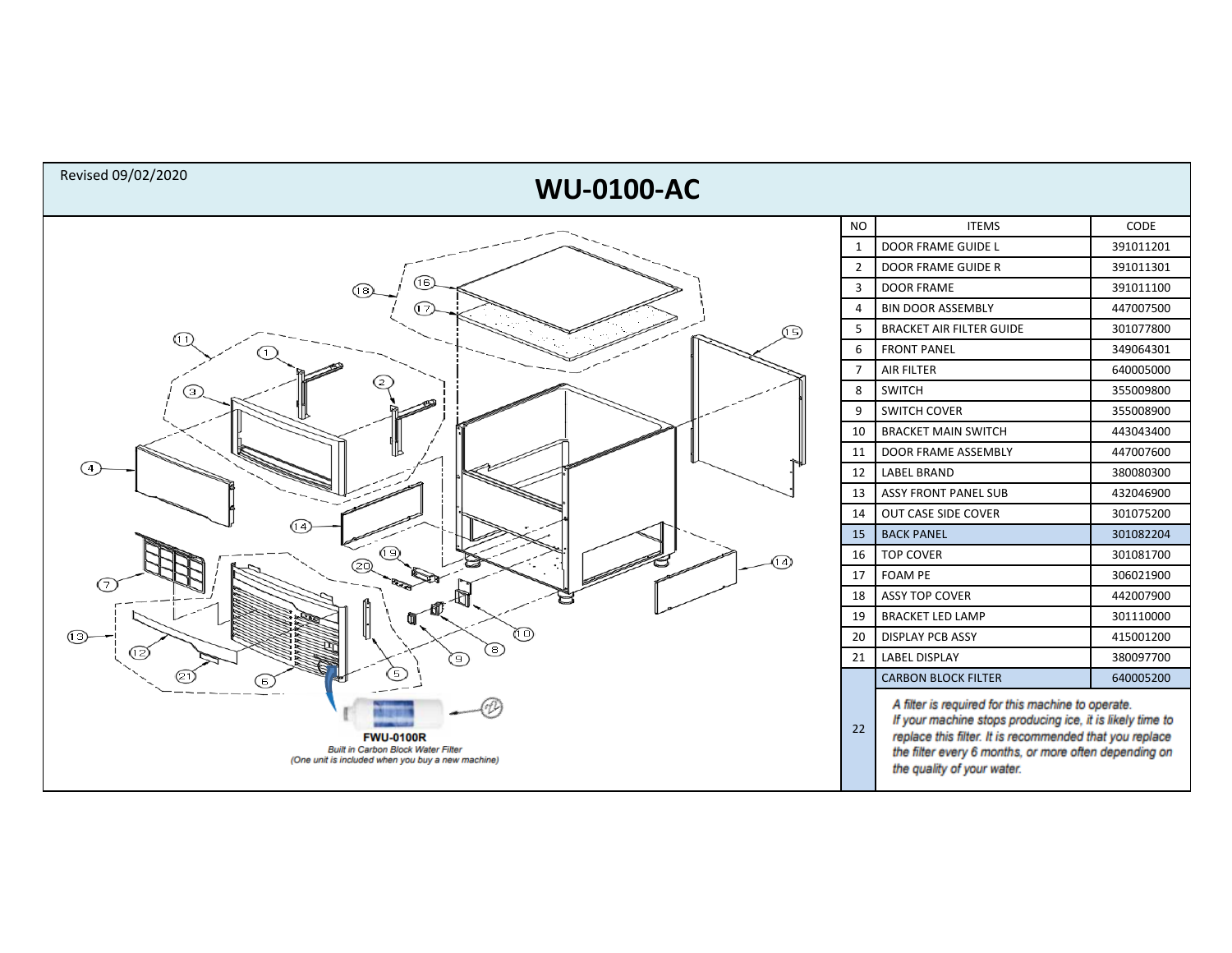| Revised 09/02/2020<br><b>WU-0100-AC</b> |                         |                          |                 |  |  |  |  |
|-----------------------------------------|-------------------------|--------------------------|-----------------|--|--|--|--|
|                                         | $\rm NO$                | <b>ITEMS</b>             | $\mathsf{CODE}$ |  |  |  |  |
| [DOOR ASSY]                             | $\mathsf{O}$            | <b>BIN DOOR ASSEMBLY</b> | 447007500       |  |  |  |  |
|                                         | $\mathbf{1}$            | <b>BIN DOOR UPPER</b>    | 349064400       |  |  |  |  |
|                                         | $\overline{2}$          | <b>BIN DOOR LOWER</b>    | 349064500       |  |  |  |  |
| 2                                       | $\overline{\mathbf{3}}$ | <b>DOOR PIN</b>          | 391011500       |  |  |  |  |
| 5                                       | $\overline{4}$          | SPRING                   | 323005100       |  |  |  |  |
| 3                                       | 5                       | DOOR PIN GUIDE           | 391011400       |  |  |  |  |
|                                         |                         |                          |                 |  |  |  |  |
| Ē                                       |                         |                          |                 |  |  |  |  |
|                                         |                         |                          |                 |  |  |  |  |
|                                         |                         |                          |                 |  |  |  |  |
| 4                                       |                         |                          |                 |  |  |  |  |
|                                         |                         |                          |                 |  |  |  |  |
| $\frac{1}{\sqrt{2}}$                    |                         |                          |                 |  |  |  |  |
|                                         |                         |                          |                 |  |  |  |  |
|                                         |                         |                          |                 |  |  |  |  |
|                                         |                         |                          |                 |  |  |  |  |
|                                         |                         |                          |                 |  |  |  |  |
|                                         |                         |                          |                 |  |  |  |  |
|                                         |                         |                          |                 |  |  |  |  |
|                                         |                         |                          |                 |  |  |  |  |
|                                         |                         |                          |                 |  |  |  |  |
| __                                      |                         |                          |                 |  |  |  |  |
|                                         |                         |                          |                 |  |  |  |  |
|                                         |                         |                          |                 |  |  |  |  |
|                                         |                         |                          |                 |  |  |  |  |
|                                         |                         |                          |                 |  |  |  |  |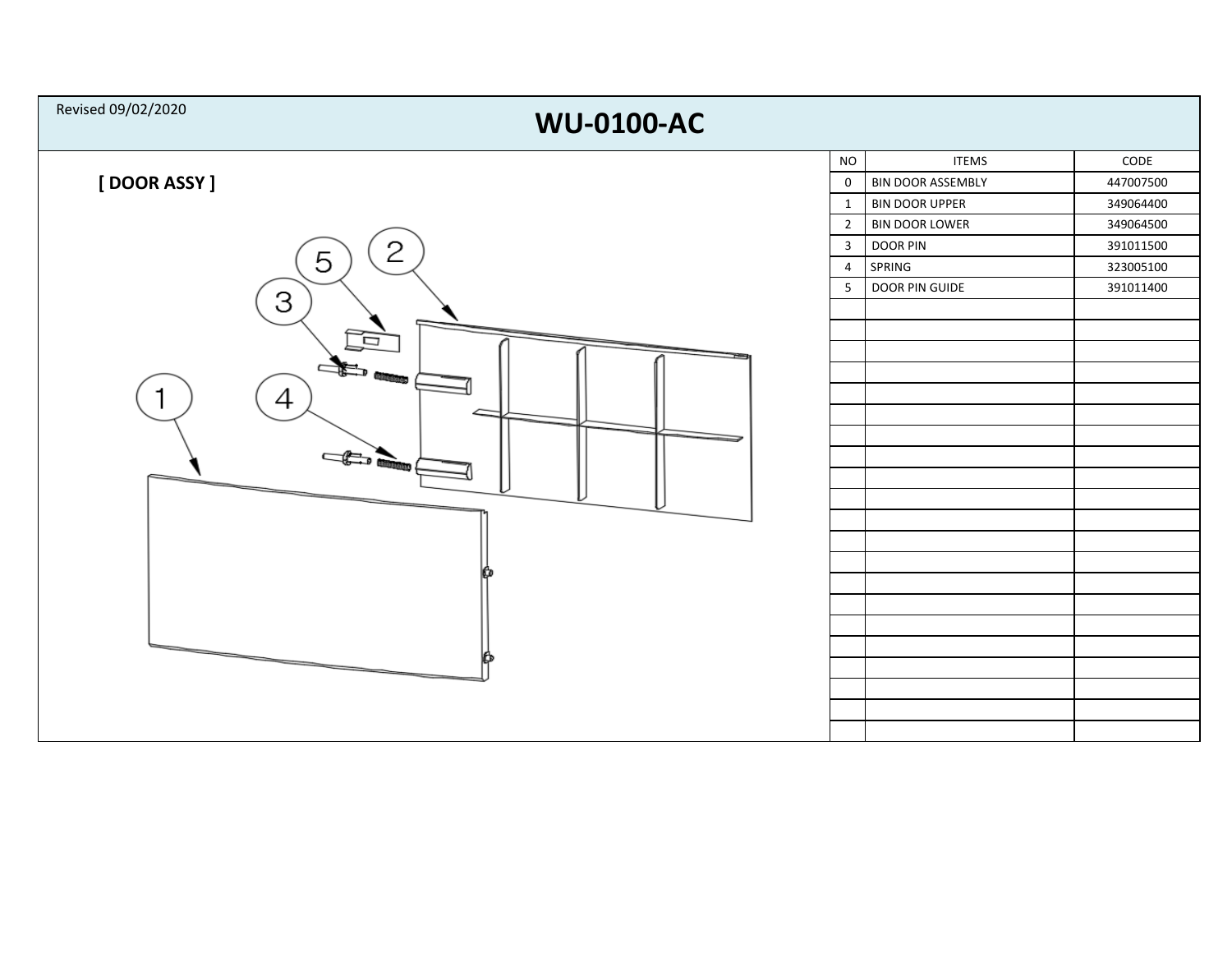| <b>Revised 07/19/2021</b>      | <b>WU-0100-AC</b><br>* Manufactured before January 2018 |                | ** Manufactured after January 2018 |           |           |                          |           |
|--------------------------------|---------------------------------------------------------|----------------|------------------------------------|-----------|-----------|--------------------------|-----------|
| [EVAPORATOR & DISTIBUTOR PART] |                                                         | <b>NO</b>      | <b>ITEMS</b>                       | * CODE    | <b>NO</b> | <b>ITEMS</b>             | ** CODE   |
|                                |                                                         |                | <b>WATER DISTRIBUTOR ASSY</b>      | 483009300 |           |                          |           |
| 3                              |                                                         | $\overline{2}$ | WATER PUMP OUT HOSE                | 229012400 |           |                          |           |
|                                |                                                         | 3              | <b>HAND SCREW</b>                  | 210804501 |           |                          |           |
|                                |                                                         | 4              | ICE THICKNESS PROBE ASSY           | 427011300 |           |                          |           |
|                                |                                                         | 9              | <b>ASSY EVAPORATOR-C</b>           | 409013000 | 9         | <b>ASSY EVAPORATOR-C</b> | 409013010 |
|                                |                                                         | 11             | EVAP BASE FRAME ASSY               | 447009600 |           |                          |           |
|                                |                                                         | 12             | <b>BUSHING</b>                     | 310004301 |           |                          |           |
|                                |                                                         | 13             | SCREW TAP(TH,1S,M4,8)              | ABCB12010 |           |                          |           |
|                                |                                                         | 14             | ICE DAMPER ASSEMBLY                | 417013000 |           |                          |           |
|                                |                                                         | 15             | <b>ICE DAMPER</b>                  | 341009500 |           |                          |           |
|                                | 2                                                       | 16             | <b>HAND SCREW</b>                  | 210804501 |           |                          |           |
|                                |                                                         | 17             | <b>MOLDING MAGNET</b>              | 322005600 |           |                          |           |
|                                |                                                         | 18             | <b>ASSY SENSOR MAGNET</b>          | 701002000 |           |                          |           |
|                                |                                                         | 19             | MAGNET BIN SWITCH HOUSING          | 317107000 |           |                          |           |
| 9                              |                                                         |                |                                    |           |           |                          |           |
|                                | ا \هم                                                   |                |                                    |           |           |                          |           |
|                                |                                                         |                |                                    |           |           |                          |           |
|                                |                                                         |                |                                    |           |           |                          |           |
|                                |                                                         |                |                                    |           |           |                          |           |
|                                |                                                         |                |                                    |           |           |                          |           |
|                                |                                                         |                |                                    |           |           |                          |           |
|                                | 9                                                       |                |                                    |           |           |                          |           |
|                                |                                                         |                |                                    |           |           |                          |           |
| 16                             |                                                         |                |                                    |           |           |                          |           |
|                                |                                                         |                |                                    |           |           |                          |           |
|                                |                                                         |                |                                    |           |           |                          |           |
|                                |                                                         |                |                                    |           |           |                          |           |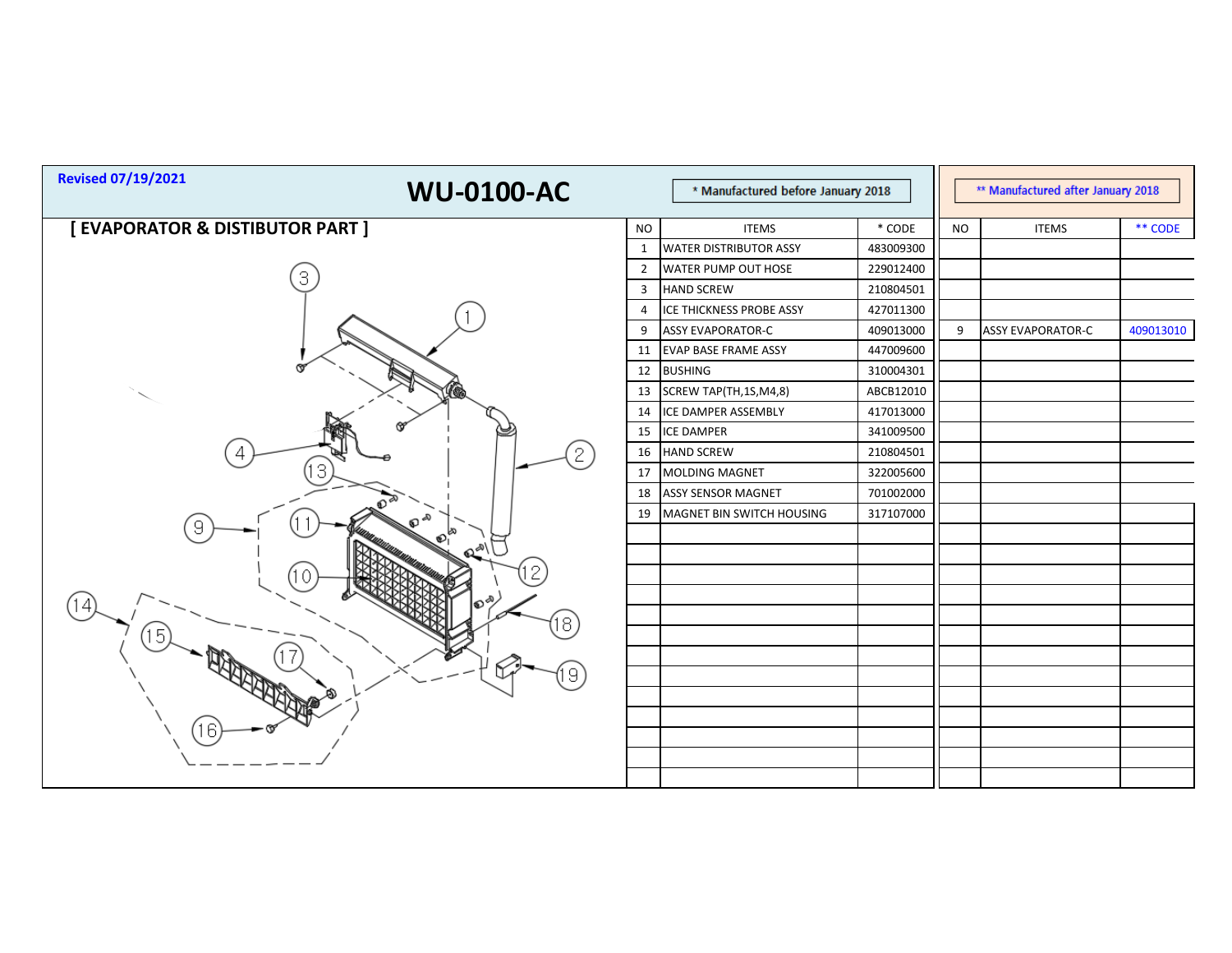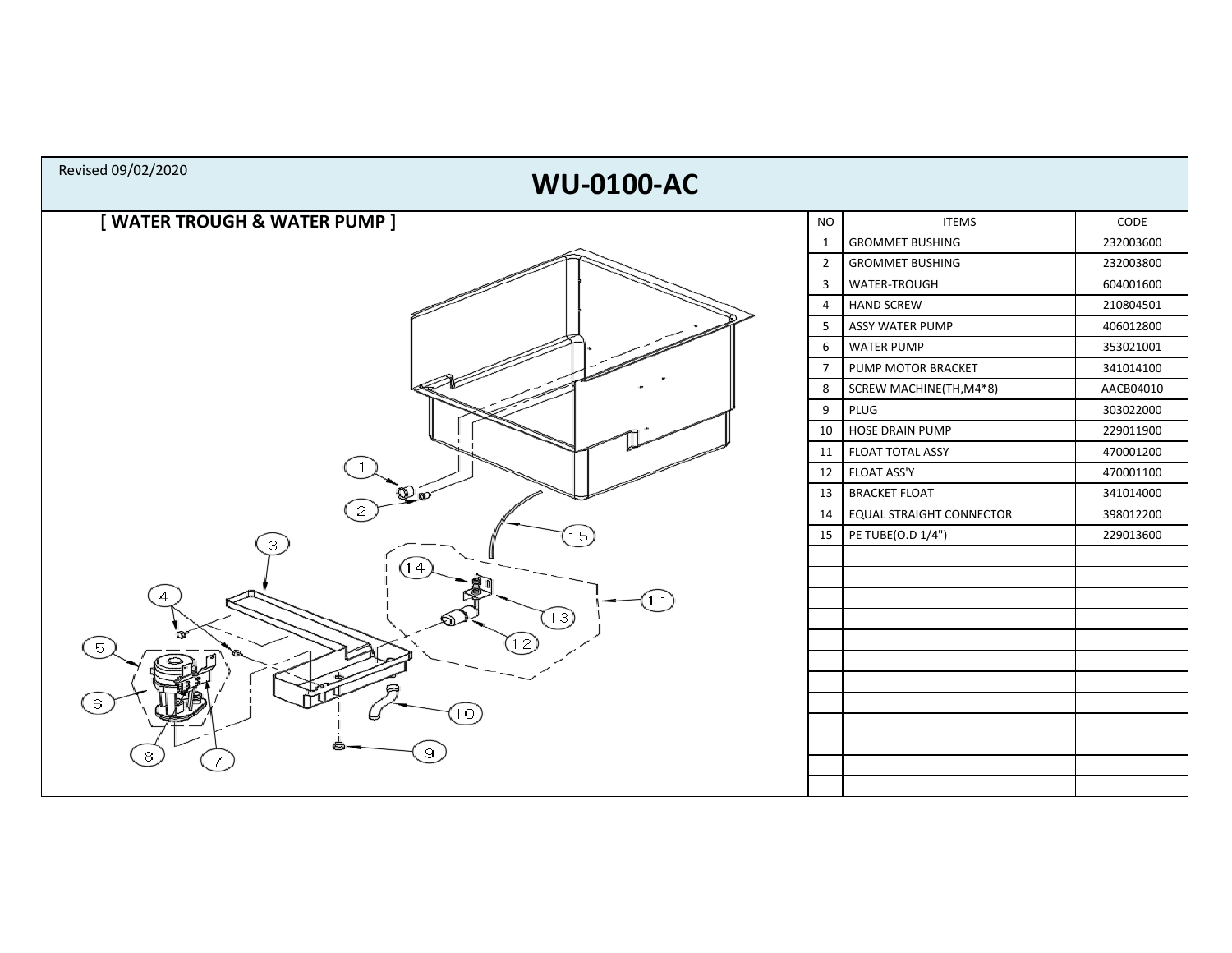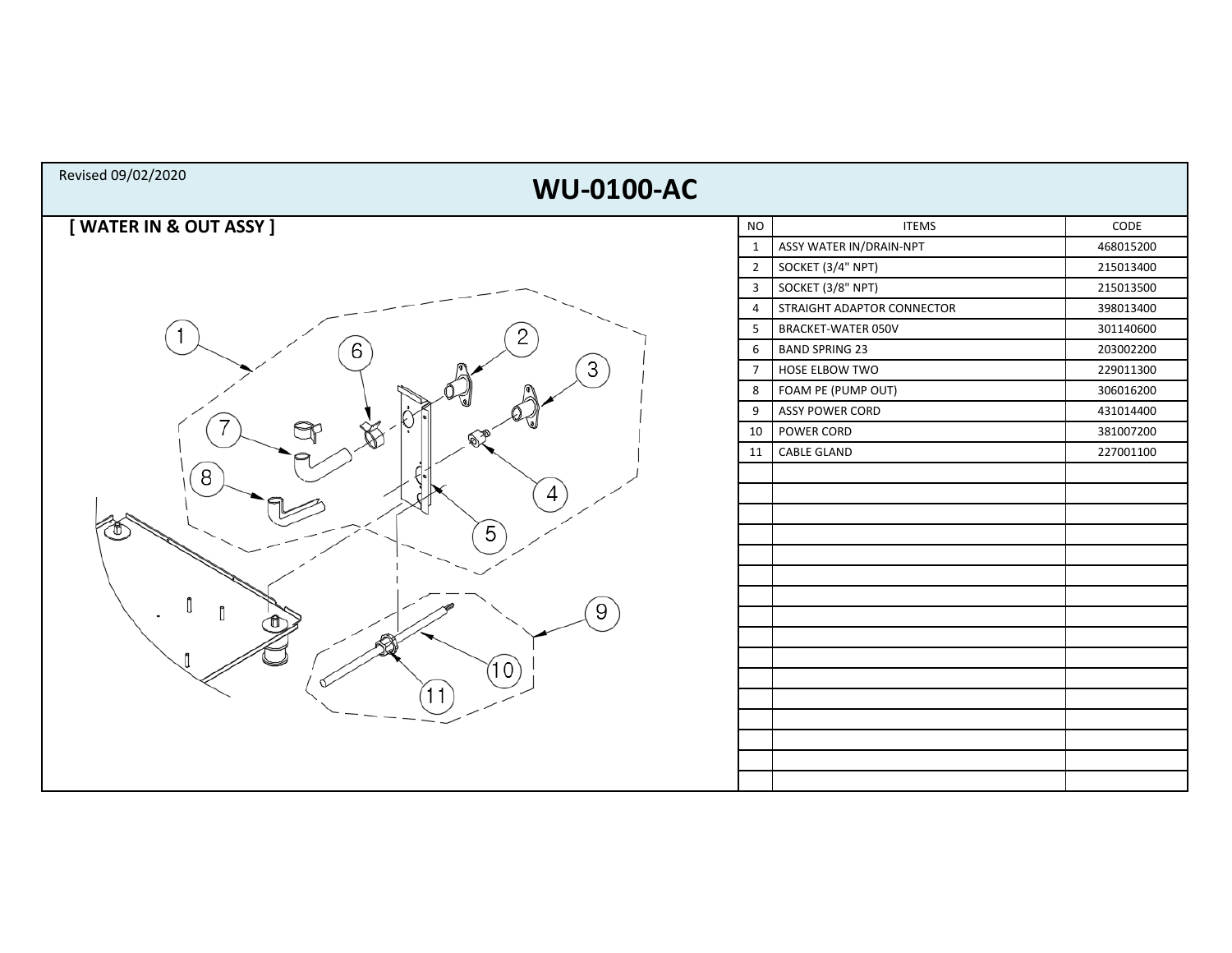| Revised 09/02/2020        | <b>WU-0100-AC</b> | * Manufactured before January 2018                                                                                                                                                                                                        |                                                                     |  |  |
|---------------------------|-------------------|-------------------------------------------------------------------------------------------------------------------------------------------------------------------------------------------------------------------------------------------|---------------------------------------------------------------------|--|--|
| [ CONTROL BOX ASSY ]<br>6 |                   | <b>ITEMS</b><br>$\rm NO$<br>$\overline{2}$<br><b>MAIN BOARD PCB</b><br><b>BRACKET CONTROL BOX</b><br>$\overline{3}$<br><b>START CAPACITOR</b><br>$\overline{4}$<br><b>BRACKET CAPACITOR</b><br>5<br><b>BRACKET CONTROL BOX COVER</b><br>6 | $*$ CODE<br>415008600<br>N/A<br>659008100<br>301077300<br>301077700 |  |  |
| 2                         | 4<br>5            | ** Manufactured after January 2018<br><b>MAIN BOARD PCB</b><br>$\overline{2}$<br><b>BRACKET CONTROL BOX</b><br>3<br><b>BRACKET CONTROL BOX COVER</b><br>6                                                                                 | 415008600<br>N/A<br>N/A                                             |  |  |
| 3                         |                   |                                                                                                                                                                                                                                           |                                                                     |  |  |